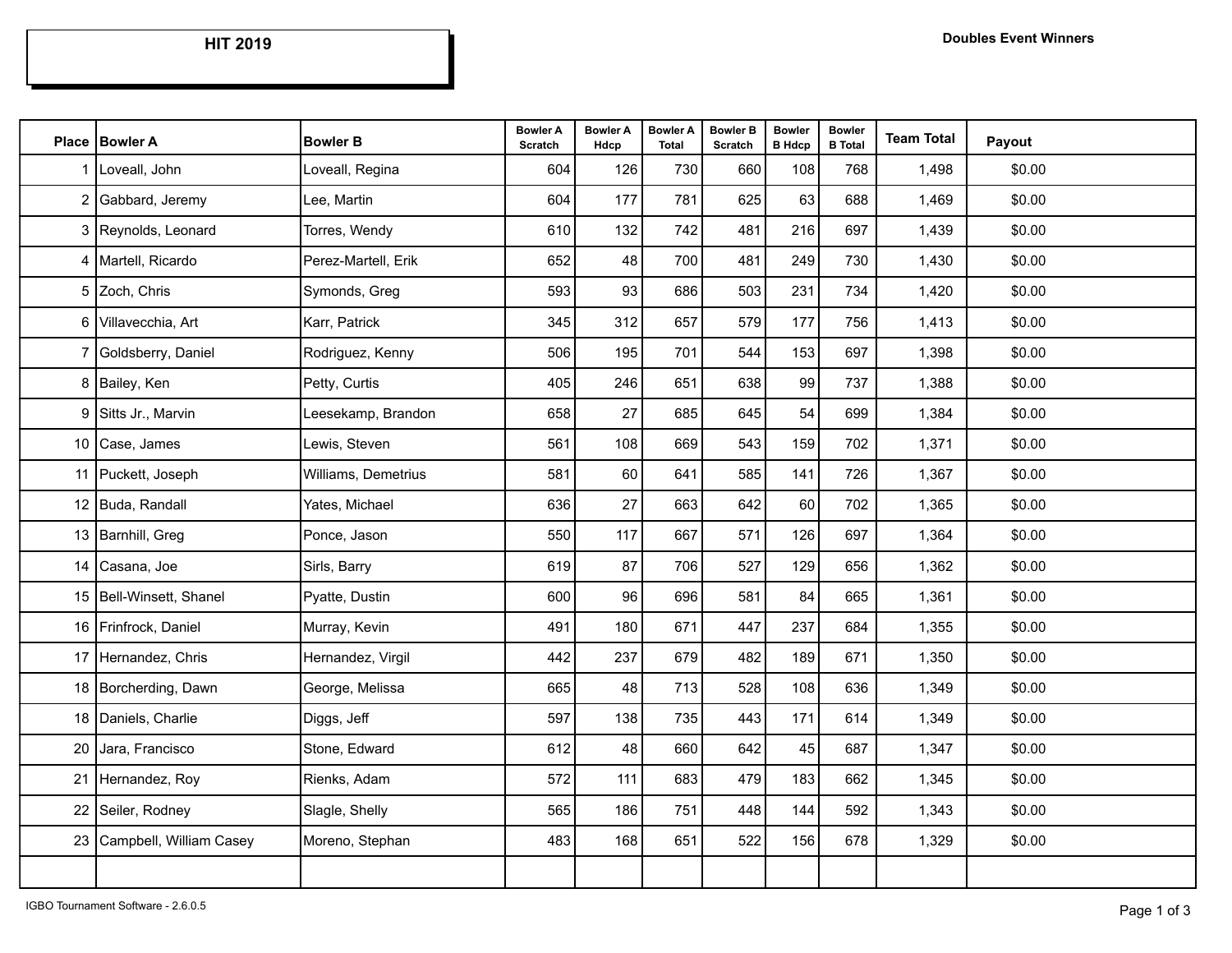**HIT 2019**

|    | Place   Bowler A     | <b>Bowler B</b>     | <b>Bowler A</b><br>Scratch | <b>Bowler A</b><br>Hdcp | <b>Bowler A</b><br><b>Total</b> | <b>Bowler B</b><br>Scratch | <b>Bowler</b><br><b>B</b> Hdcp | <b>Bowler</b><br><b>B</b> Total | <b>Team Total</b> | Payout |
|----|----------------------|---------------------|----------------------------|-------------------------|---------------------------------|----------------------------|--------------------------------|---------------------------------|-------------------|--------|
| 23 | Dougherty, Marcus    | Torres, Andrew      | 548                        | 126                     | 674                             | 625                        | 30                             | 655                             | 1,329             | \$0.00 |
| 25 | Woods, Rodney        | Morales, Denise (S) | 451                        | 210                     | 661                             | 393                        | 273                            | 666                             | 1,327             | \$0.00 |
| 25 | Thurman, Rhonda      | Gibson, Brenda      | $\mathbf 0$                | 204                     | $\mathbf 0$                     | 364                        | 288                            | 652                             | 652               | \$0.00 |
| 25 | Rodriguez, Irma      | Gibson, Anita       | $\mathbf 0$                | 165                     | $\mathbf{0}$                    | 381                        | 327                            | 708                             | 708               | \$0.00 |
| 26 | Curtis Jr., Larry    | Theodor, John       | 581                        | 39                      | 620                             | 607                        | 99                             | 706                             | 1,326             | \$0.00 |
| 27 | Hoagland, Jimmy      | Heim, Chuck         | 612                        | 105                     | 717                             | 388                        | 216                            | 604                             | 1,321             | \$0.00 |
|    | 28   Rendon, Michael | Winsett, Bo         | 581                        | 87                      | 668                             | 540                        | 105                            | 645                             | 1,313             | \$0.00 |
| 29 | Peters, Dannie       | Snider, Stephen     | 512                        | 156                     | 668                             | 481                        | 162                            | 643                             | 1,311             | \$0.00 |
|    | 30 Barton, Laura     | Kilpatrick, Becky   | 413                        | 246                     | 659                             | 457                        | 192                            | 649                             | 1,308             | \$0.00 |
| 31 | Beck, Robert         | Pitts, Kirby        | 638                        | 33                      | 671                             | 629                        | $\pmb{0}$                      | 629                             | 1,300             | \$0.00 |
|    | 32 Stuart, Jamarah   | Stuart, Sheenia     | 418                        | 168                     | 586                             | 537                        | 171                            | 708                             | 1,294             | \$0.00 |
| 33 | Riley, Michael       | See, Robb           | 580                        | 114                     | 694                             | 486                        | 108                            | 594                             | 1,288             | \$0.00 |
|    | 34 Raynor, Charlie   | Fiedler, Benji      | 405                        | 204                     | 609                             | 457                        | 219                            | 676                             | 1,285             | \$0.00 |
| 35 | Aguilar, Jose        | Uhing, Jared        | 444                        | 168                     | 612                             | 588                        | 81                             | 669                             | 1,281             | \$0.00 |
| 35 | O'Donnell, Mike      | VACANT, V2          | $\mathbf 0$                | 162                     | $\mathbf 0$                     | $\mathbf 0$                | 606                            | $\mathbf 0$                     | 0                 | \$0.00 |
| 36 | Boyd, Joseph         | Hernandez, Humberto | 623                        | $\mathbf 0$             | 623                             | 601                        | 54                             | 655                             | 1,278             | \$0.00 |
| 37 | Day, Glenn           | Wolcott, Craig      | 457                        | 168                     | 625                             | 468                        | 183                            | 651                             | 1,276             | \$0.00 |
| 38 | Cooper, Cheryl       | Decarlo, Pat        | 293                        | 318                     | 611                             | 459                        | 201                            | 660                             | 1,271             | \$0.00 |
| 39 | Brown, Allen         | O'Dell, Tom         | 477                        | 108                     | 585                             | 482                        | 201                            | 683                             | 1,268             | \$0.00 |
| 40 | Grant, Aricia        | Jones, Glen         | 470                        | 180                     | 650                             | 346                        | 264                            | 610                             | 1,260             | \$0.00 |
|    | 41 Ault, Greg        | Parker, Mark        | 422                        | 192                     | 614                             | 476                        | 168                            | 644                             | 1,258             | \$0.00 |
| 41 | George, Jeffery      | Mahanay, Jason      | 643                        | 42                      | 685                             | 549                        | 24                             | 573                             | 1,258             | \$0.00 |
|    | 43 Sanders, Clifton  | Kershaw, Alan       | 496                        | 87                      | 583                             | 428                        | 243                            | 671                             | 1,254             | \$0.00 |
|    |                      |                     |                            |                         |                                 |                            |                                |                                 |                   |        |